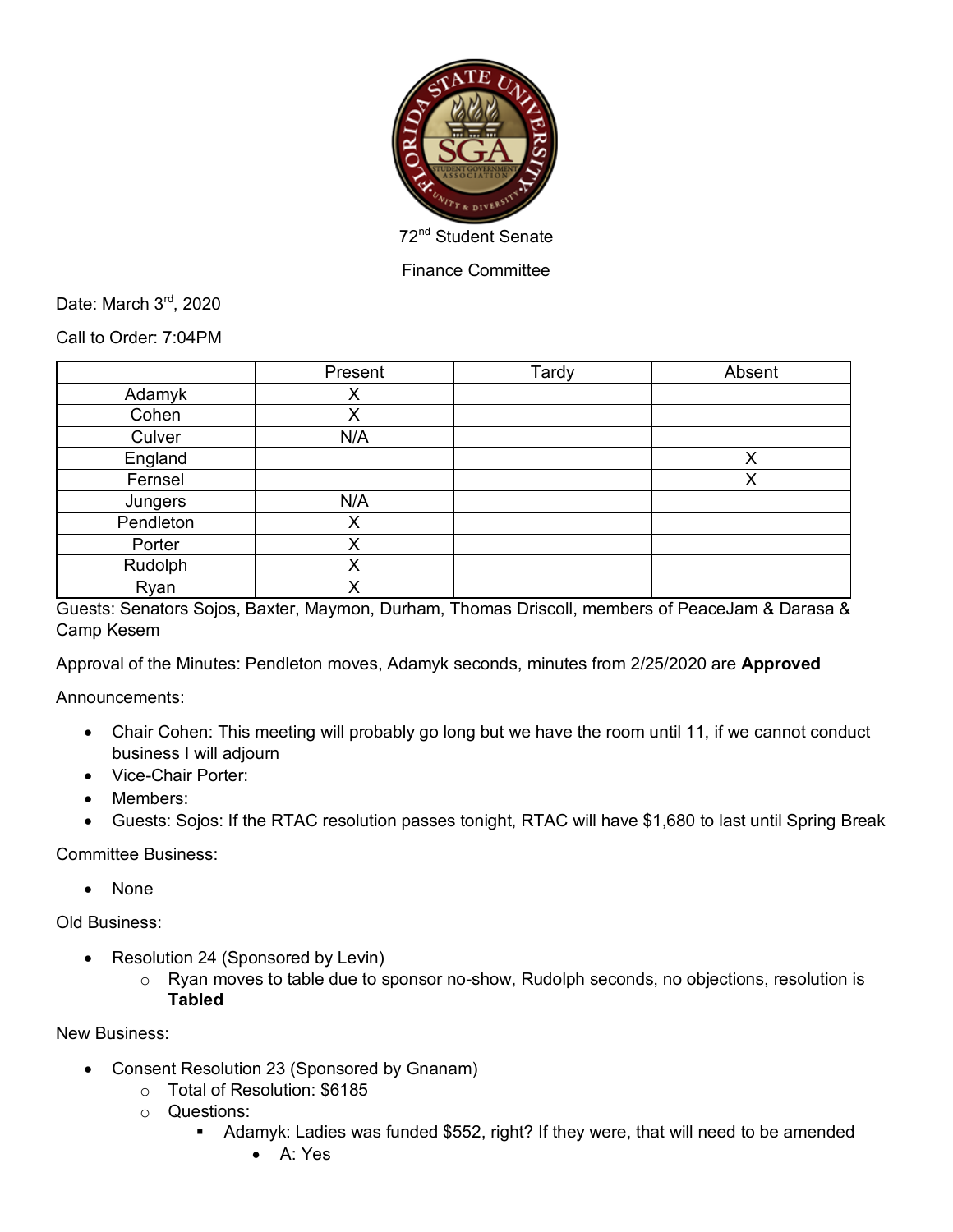- Porter: Is the walk for Camp Kesem free for students?
	- A: It's \$25, but the money is for shirts that will be given out to everybody
- § Ryan: Where is the information for all the RSOs?
	- A: It's in the google drive that I'll share in the GroupMe
- **Ryan: For PeaceJam, where is the rest of the money coming from?** 
	- A: Partnerships from around Tallahassee, and possibly asking the national organization
- $\circ$  Motion to Approve & Second: Porter moves to approve, Pendleton seconds, Ryan objects, enter **Roundtable**
- o Roundtable
	- Adamyk moves to amend the total for Ladies to read \$552, to accurately reflect the allocation, Ryan seconds, sponsor finds friendly
		- Vote on Amendment:
			- o Yes: Adamyk, Pendleton, Porter, Rudolph, Ryan
			- o No:
			- o Abstain:
		- Amendment does **Pass**
	- Adamyk moves to approve Consent Resolution, Ryan seconds, no objections
- o Vote on PeaceJam line-item:
	- Yes: Adamyk, Pendleton, Porter, Rudolph, Ryan
	- § No:
	- Abstain:
- o Line-Item is **Approved**
- o Final Vote:
	- Yea: Adamyk, Pendleton, Porter, Rudolph, Ryan
	- $\blacksquare$  No:
	- Abstain:
- o Resolution does **Pass**
- Consent Resolution 22 (Sponsored by Murcia)
	- o Total of Resolution: \$1120
		- o Questions:
			- Cohen: Why was the trip for Phi Delta Epsilon zero funded?
				- A: They were only taking members of the organization
			- Pendleton: How were both organizations given the amounts they were?
				- A: For Reverb, it was 40 dollars per person, and for BSLS, it was based on how much was left in the budget, and the number they were asking wasn't very clear where it was coming from
			- Rudolph: For BSLS, in the minutes under airfare it says "d", why is that?
				- A: I don't know, they didn't ask for airfare
			- Ryan: For Reverb, it says Orlando in the minutes, what is the plan?
				- A: We can't dictate what they do for travel
		- o Motion to Approve & Second: Porter moves to approve, Adamyk seconds, no objections
		- o Final Vote:
			- Yea: Adamyk, Pendleton, Porter, Rudolph, Ryan
			- $\blacksquare$  No:
			- Abstain:
		- o Resolution does **Pass**
- Resolution 32 (Sponsored by Durham)
	- o Opening: Meredith Harris couldn't be here so I brought someone from the Board of Directors, this is in line with the bill passed last week, OGA pays OGR to help put on Day at the Capitol, this resolution is necessary because OGA and OGR couldn't arrive at a number until after the event passed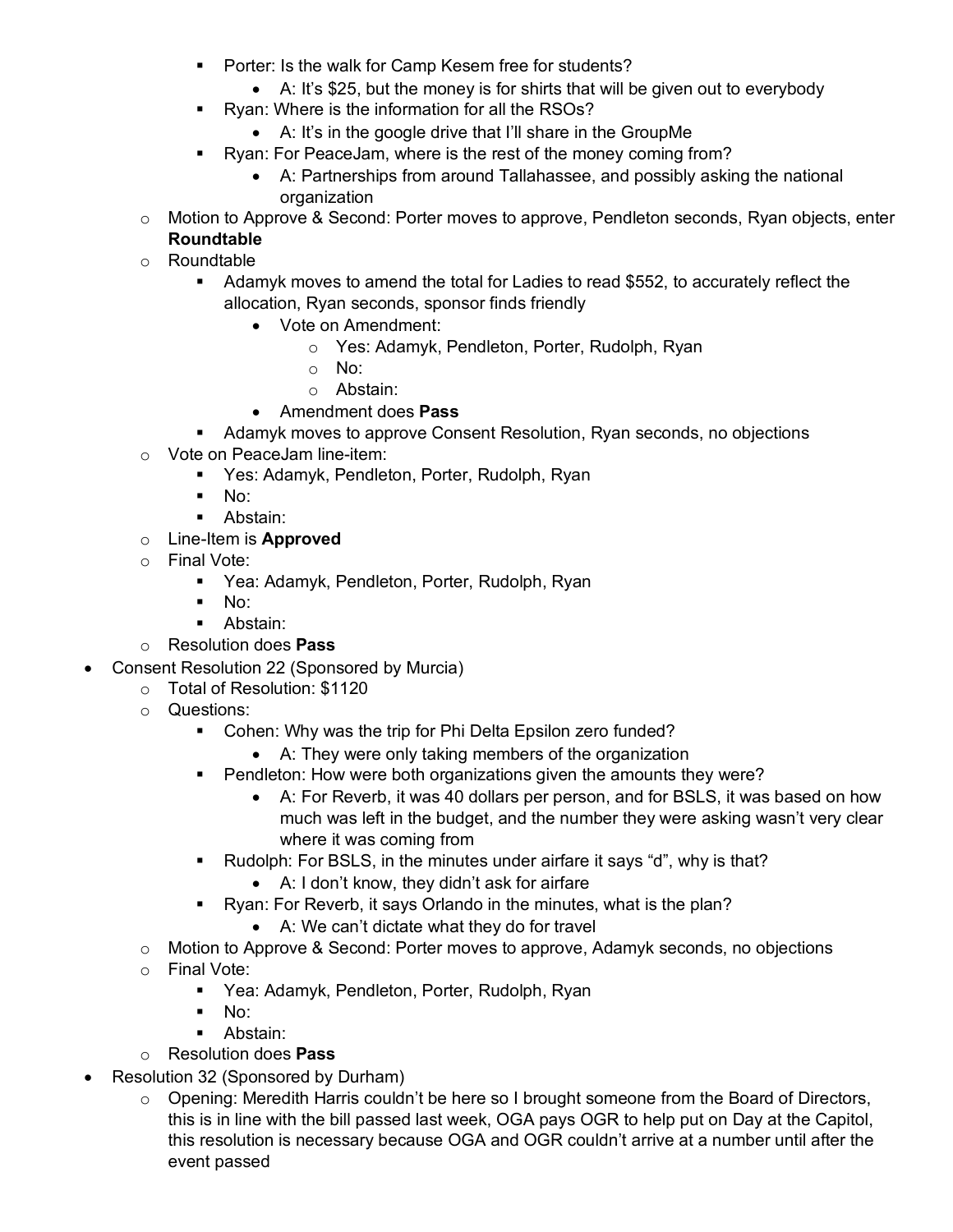- o Questions:
	- § Cohen: Is Harris the Director or Internal Director?
		- A: She's the Internal Director but the Director graduated so Harris is filling the role, President Steinberg didn't want to nominate someone for the director position so close to the officer transition
	- Ryan: Can you go over again where the problem arose?
		- A: OGR wanted OGA to pay more than OGA had, it took a lot of back and forth to arrive at a final number for OGA to contribute, and that process took longer than expected and by the time the number was reached, the event had passed
- o Debate
- §  $\circ$  Adamyk moves to call the question, Pendleton seconds, Porter objects, due to missing documentation required under Statute 802.3, then withdraws after invoice is sent
- $\circ$  Closing: Apparently, I need to read up on statutes, OGA will do better in the future to make sure this doesn't happen again
- o Final Vote:
	- § Yes: Pendleton, Rudolph, Ryan
	- No: Porter
	- Abstain:
- o Resolution does **Pass**
- Bill 52 (Sponsored by Gnanam & Villacorta)
	- o Opening: This bill was written after a lot of thought and conversation with different partners on campus, this builds off work done in different areas like IRHC, this makes sure SGA is consistent with not purchasing Plastic Bottles, it is easily enforceable in the same way that alcohol cannot be purchased with A&S fees, this is also fiscally responsible as it cuts down on purchasing waste, I will be friendly to amendments to ensure it better reflects reality
	- o Questions:
		- § Cohen: Did you speak to Senior Class Council, SGA Exec, Accounting, or others?
			- A: Yes to Homecoming, Accounting, IRCH, the College Leadership Councils, and the funding boards
		- Pendleton: You expressed your concern with people purchasing Styrofoam, what do you foresee being used?
			- A: Paper or Solo cups, possibly
		- Ryan: What are some of the other universities that have done this?
			- A: Harvard, Yale, 23 universities in California, Brown University, University of Miami, and is being worked on at UF.
		- Ryan: Are water bottles not recyclable?
			- A: A lot of recycling on campus has to be thrown away because students aren't sure what is recyclable, according to Facilities. They are on the bottom of the list of items you want to use, paper is much better for the environment, only about 10% of single-use plastics are recycled
	- o Roundtable
		- Gnanam: I would love to ban all single-use plastics on campus, but I doubt that is feasible anytime soon, but this bill is a good step forward, according to many groups on campus.
		- Rudolph moves to add Maymon as a cosponsor, Pendleton seconds, sponsor finds friendly, Maymon is **Added**
		- Maymon: You talked about jugs, can you clarify that?
			- A: We talked about using Senate Project funds to purchase reusable water containers that you see at sporting events, that RSOs can check out to use at events, all they would need to purchase would be cups
		- Driscoll: What is the biggest event that uses plastic water bottles?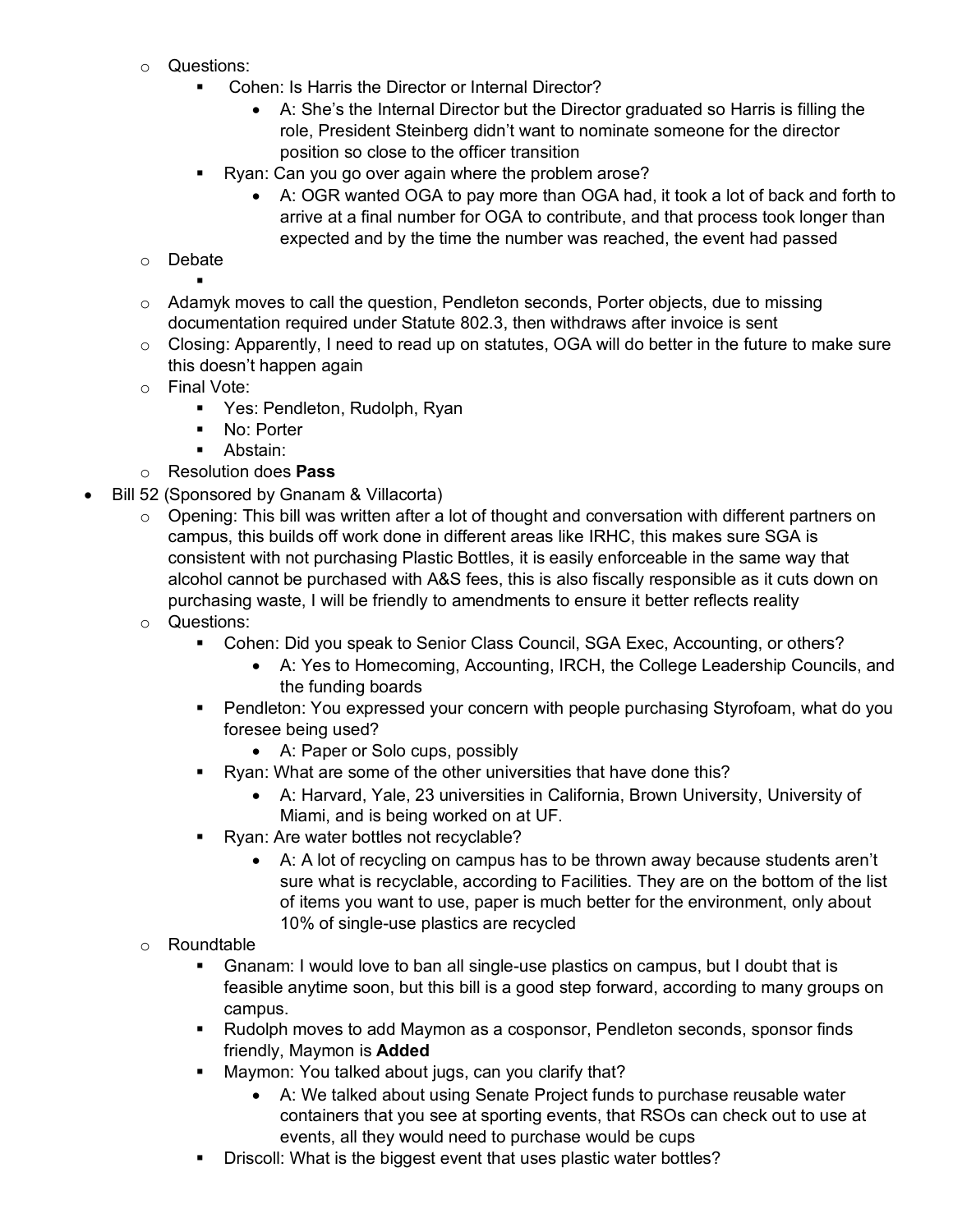- A: Probably Homecoming
- Ryan: I'm just concerned that some people might not have the foresight to bring their own water, and it gets hot in Florida
- Pendleton moves to amend 802.9 to add subsection A "In the case of a natural disaster or any other unforeseen emergency in which sustainable methods of water distribution are hindered, plastic water bottles may be purchased", Rudolph seconds, sponsor finds friendly, amendment is **Adopted**
- § Ryan: Would the language of the bill preclude some items like Red Solo Cups?
	- A: It will be up to the discretion of whoever is reading the statute
- Maymon: What would be the result of purchasing plastic water bottles?
	- A: Accounting would refuse to approve the purchase because it violates statutes
- Porter moves to amend 802.9 to add "In lieu of disposable plastic water bottles, RSOs may not purchase other environmentally harmful materials." Pendleton seconds, sponsor finds friendly, amendment is **Adopted**
- o Pendleton moves to call the question, Rudolph seconds, no objections
- o Closing: Thank you to everyone for your time
- o Final Vote:
	- § Yes: Pendleton, Porter, Rudolph, Ryan
	- § No:
	- Abstain:
- o Bill does **Pass**
- Cohen relinquishes chair to Porter
- Bill 53 (Sponsored by Cohen)
	- $\circ$  Opening: The purpose of this bill is to ensure smoother debate and foster better knowledge. This is revising the RTAC and PAC resolutions, and making it to have consent resolutions either be passed immediately or go straight into round table without having to do other steps. Didn't send it to the programming assistant as there isn't one anymore. Budgets are determined as the publicly available SGA website, since they sometimes go off of what is currently in their account and not what is listed. F in finance isn't capitalized.
	- o Questions:
		- Pendleton: Just to clarify, so if it is not updated from the previous week but a consent resolution is already passed, could there be less money in the account and could we be violating statutes by spending more money than is publicly available.
			- A: they should hopefully be updated and amended by the time we reach senate or finance committee so we should never purposely be violating statues since everyone is going off of what is publicly available.
	- o Roundtable
		- § Ryan: Amending 807.6 I, line 6 capitalzing the F in finance. Pendleton seconds, sponsor finds friendly, amendment is **adopted**.
	- o Pendleton moves to call the question, Ryan seconds, no objections
	- $\circ$  Closing: Thank you for hearing this, I am excited to present it on the floor as I think it will be spicy. That's all I appreciate you all and for asking questions.
	- o Final Vote:
		- Yes: Pendleton, Rudolph, Ryan.
		- § No:
		- Abstain: Cohen
	- o Bill does **Pass**
- Porter relinquishes chair to Cohen
- Bill 55 (Sponsored by Lavender & Baxter)
	- $\circ$  Opening: This bill already went through Finance and passed and then failed in IA, this bill works closely with the counselling center, this bureau would do a lot of work to destigmatize mental health issues on campus and it will work as any other bureau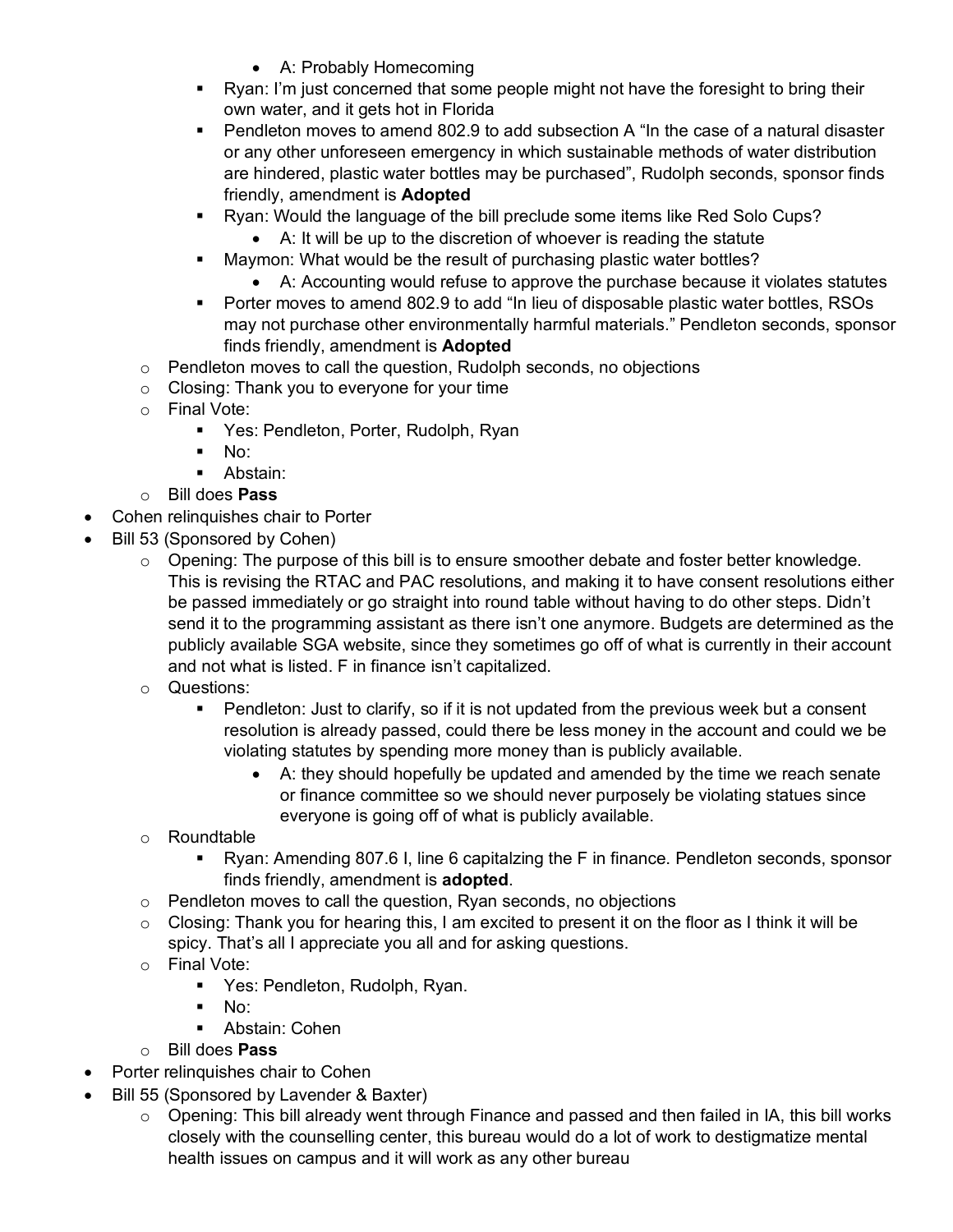- o Questions:
	- Cohen: Isn't there already a mental health council?
		- A: It is an existing RSO, that's the first step to creating a bureau
	- Cohen: How would the director be selected?
		- A: In the same way that other bureau directors are selected
	- Cohen: Why does the Secretary position not have any responsibilities outlined?
		- A: It's a very fluid position that doesn't need defining
	- Porter: What is different with this bill?
		- A: Everything was rewritten
	- Ryan: How is the director selected again?
		- A: An application similar to any other SGA position
- o Roundtable
	- § Cohen: This was assigned to Finance to scrutinize from a fiscal standpoint, please try to do that
	- § Rudolph moves to amend 915.8.B.1 to strike out subsection h, Porter seconds, sponsor finds friendly, amendment is **Adopted**
	- § Rudolph moves to amend 915.8.B.1 to strike out subsection c, Ryan seconds, sponsor finds friendly, amendment is **Adopted**
	- Rudolph: For director of Finance section B, who is the advisor mentioned in subsection d?
		- A: Director Gomez of the University Counselling Center
	- Pendleton: In regards to the "first-come, first-serve basis" for funds, does that align with subsection d?
		- A: Funds to events will be looked at as grants, and the money can't be reserved for events that might happen later on down the line, and when the mmoney runs out it runs out
- o Porter moves to call the question, Rudolph seconds, no objections
- $\circ$  Closing: Thank you for hearing this, I already have a list of amendments that need to be made in Judiciary, if there are any issues please reach out
- o Final Vote:
	- § Yes: Pendleton, Rudolph, Ryan
	- $\blacksquare$  No:
	- Abstain: Porter
- o Bill does **Pass**
- Bill 47 (Sponsored by Sojos)
	- o Pendleton moves to table due to sponsor no-show, Ryan seconds, no objections, bill is **Tabled**

Confirmations and Nominees:

• None

Unfinished Business:

• None

Final Announcements:

• Porter: I've noticed in the past few weeks that the promotional items for the Turning Point USA event were missing the acknowledgement that they received SGA funding for the event, and after talking to Dr. Acosta, SGA accounting, and the president of the RSO, it would seem that they are in violation of financial guidelines. I discussed at the last meeting my concerns with the situation, and how it might be appropriate to look into freezing funds. The PAC chair discouraged me from taking that action at the time, and reached out to the RSO to inform them of the problem. However, in that time, I have not seen any promotional items put up with the acknowledgement of receiving SGA funding, and have seen that